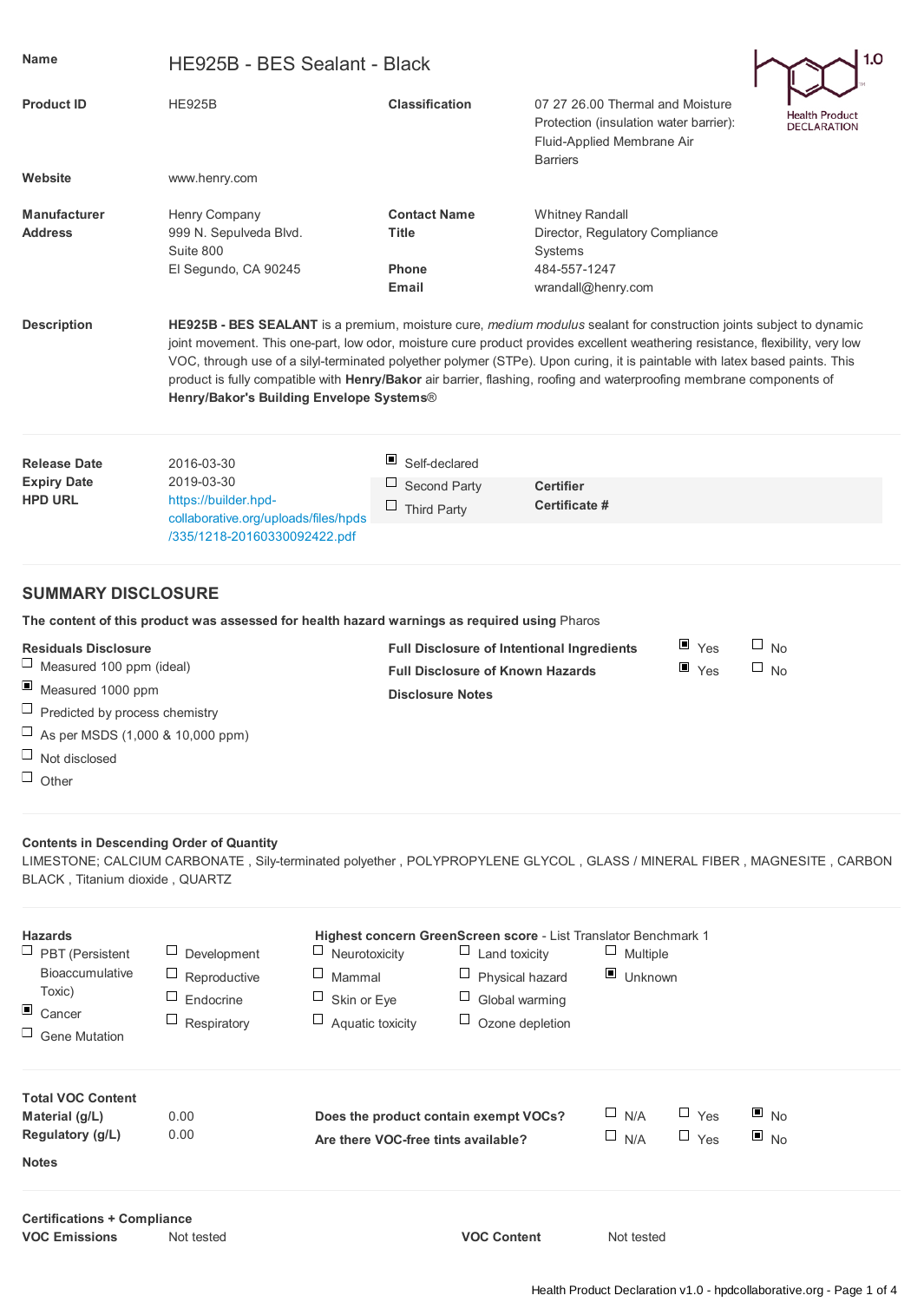The HPD Standard is solely a declaration of product content and direct health hazards associated with exposure to its individual contents. It is not a full assessment of environmental impacts from the life cycle of this product. It is not an assessment of risks associated with actual use of the product. It does not address the potential health impacts of substances used or created during manufacture that do not appear in the final product as residuals, nor substances created during combustion or other degradation processes.

This Health Product Declaration was generated following the requirements of the noted Standard version and is valid for a total of three years after date of issue or three months after a substantive change of product contents occurs. Users should verify that this Health Product Declaration is compliant with the most current version of the HPD Standard. Accuracy of claims made in this Health Product Declaration is the sole responsibility of the listed manufacturer and certifier (if applicable). The HPD Collaborative does not warrant any claim made herein, explicit or implicit. The HPD Standard is an "open standard" developed and managed by the HPD Collaborative, a nonprofit organization. For more information, visit hpdcollaborative.org.

# **CONTENT IN DESCENDING ORDER OF QUANTITY**

All ingredients must be assessed for health warnings against Priority Hazard Lists, regardless of disclosure level.

Priority Hazard Lists and information on the GreenScreen Benchmarks can be found at www.hpdcollaborative.org/hazardlists.

GS: GreenScreen Benchmark; RC: Recycled Content, PC: Post Consumer, PI: Post Industrial (Pre-consumer), BO: Both; Nano: comprised of nanoscale *particles or nanotechnology*

| <b>Name</b>                                   | <b>CAS RN</b>                           | % weight   | GS     | RC           | <b>Nano</b>  | Role                  |
|-----------------------------------------------|-----------------------------------------|------------|--------|--------------|--------------|-----------------------|
| <b>Hazard A</b>                               | <b>Warning A</b>                        |            |        |              |              |                       |
| <b>Hazard B</b>                               | <b>Warning B</b>                        |            |        |              |              |                       |
| <b>Hazard C</b>                               | <b>Warning C</b>                        |            |        |              |              |                       |
| <b>Hazard D</b>                               | <b>Warning D</b>                        |            |        |              |              |                       |
| <b>Hazard E</b>                               | <b>Warning E</b>                        |            |        |              |              |                       |
| <b>Notes</b>                                  |                                         |            |        |              |              |                       |
|                                               |                                         |            |        |              |              |                       |
| <b>LIMESTONE; CALCIUM</b><br><b>CARBONATE</b> | 1317-65-3                               | $40 - 45%$ | LT-U   | $\mathsf{N}$ | N            | Film strengthener     |
| None found                                    | No warnings found on HPD Priority lists |            |        |              |              |                       |
|                                               |                                         |            |        |              |              |                       |
|                                               |                                         |            |        |              |              |                       |
| Sily-terminated polyether                     | 205265-06-1                             | 20 - 30 %  |        | $\mathsf{N}$ | N            | Waterproofing polymer |
| None found                                    | No warnings found on HPD Priority lists |            |        |              |              |                       |
|                                               |                                         |            |        |              |              |                       |
| POLYPROPYLENE GLYCOL                          | 25322-69-4                              | 10 - 20 %  | LT-U   | $\mathsf{N}$ | N            | Flexibilizer          |
| None found                                    | No warnings found on HPD Priority lists |            |        |              |              |                       |
|                                               |                                         |            |        |              |              |                       |
| <b>GLASS / MINERAL FIBER</b>                  | 65997-17-3                              | $5 - 10 %$ | LT-U   | $\mathsf{N}$ | N            | Filler                |
| None found                                    |                                         |            |        |              |              |                       |
| No warnings found on HPD Priority lists       |                                         |            |        |              |              |                       |
|                                               |                                         |            |        |              |              |                       |
| <b>MAGNESITE</b>                              | 546-93-0                                | $1 - 5 \%$ | LT-U   | ${\sf N}$    | $\mathsf{N}$ | Thixotrope            |
| None found                                    | No warnings found on HPD Priority lists |            |        |              |              |                       |
|                                               |                                         |            |        |              |              |                       |
|                                               |                                         |            |        |              |              |                       |
| <b>CARBON BLACK</b>                           | 1333-86-4                               | $1 - 5 %$  | $LT-1$ | ${\sf N}$    | N            | Pigment               |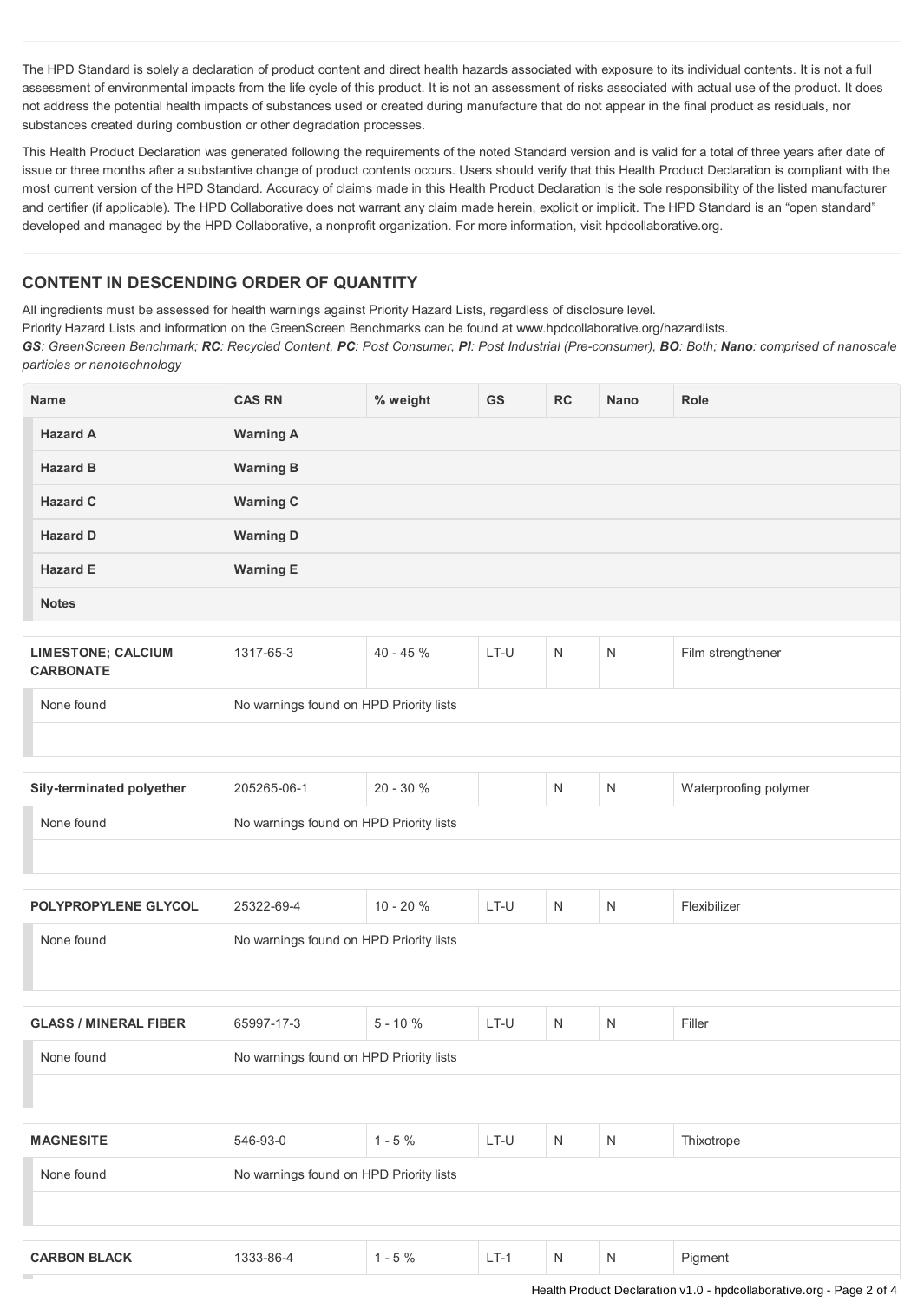| CANCER                                                                                                                                          | NIOSH-C: Occupational carcinogen (also in Prop 65, IARC, MAK) |            |        |   |   |             |
|-------------------------------------------------------------------------------------------------------------------------------------------------|---------------------------------------------------------------|------------|--------|---|---|-------------|
| Chemical is encapsulated in the liquid and is not available as a dust.                                                                          |                                                               |            |        |   |   |             |
|                                                                                                                                                 |                                                               |            |        |   |   |             |
| <b>Titanium dioxide</b>                                                                                                                         | 13463-67-7                                                    | $1 - 3 \%$ | $LT-1$ | N | N | Pigment     |
| CANCER                                                                                                                                          | NIOSH-C: Occupational carcinogen (also in Prop 65, IARC, MAK) |            |        |   |   |             |
|                                                                                                                                                 |                                                               |            |        |   |   |             |
|                                                                                                                                                 |                                                               |            |        |   |   |             |
| <b>QUARTZ</b>                                                                                                                                   | 14808-60-7                                                    | R          | $LT-1$ |   |   | Contaminant |
| CANCER<br>IARC: Group 1: Agent is carcinogenic to humans - inhaled from occupational sources (also in NIOSH-C, MAK, NTP-<br>RoC, Prop 65)       |                                                               |            |        |   |   |             |
| This item is encapsulated in the liquid mixture and subsequently, the cured coating. It is not available as respirable dust during application. |                                                               |            |        |   |   |             |

## **CERTIFICATIONS AND COMPLIANCE**

**Certifying Party** = First: Manufacturer's self-declaration; Second: Verification by trade association or other interested party; Third: Verification by independent certifier (ideal).

**Applicable facilities** = Manufacturing sites to which testing applies.

| <b>Type</b>          | <b>Standard or Certification</b> | <b>Certifier or Laboratory</b> |                    |                        |  |  |  |
|----------------------|----------------------------------|--------------------------------|--------------------|------------------------|--|--|--|
|                      | <b>Certifying Party</b>          | <b>Issue Date</b>              | <b>Expiry Date</b> | <b>Certificate URL</b> |  |  |  |
|                      | <b>Applicable Facilities</b>     |                                |                    |                        |  |  |  |
|                      | <b>Notes</b>                     |                                |                    |                        |  |  |  |
| <b>VOC Emissions</b> | N/A                              |                                |                    |                        |  |  |  |
|                      |                                  |                                |                    |                        |  |  |  |
|                      |                                  |                                |                    |                        |  |  |  |
|                      |                                  |                                |                    |                        |  |  |  |
| VOC Content          | Not tested                       |                                |                    |                        |  |  |  |
|                      |                                  |                                |                    |                        |  |  |  |
|                      |                                  |                                |                    |                        |  |  |  |
|                      |                                  |                                |                    |                        |  |  |  |
|                      | Not tested                       |                                |                    |                        |  |  |  |
| Recycled Content     |                                  |                                |                    |                        |  |  |  |
|                      |                                  |                                |                    |                        |  |  |  |
|                      |                                  |                                |                    |                        |  |  |  |
|                      |                                  |                                |                    |                        |  |  |  |
| Other                |                                  |                                |                    |                        |  |  |  |
|                      |                                  |                                |                    |                        |  |  |  |
|                      |                                  |                                |                    |                        |  |  |  |
|                      |                                  |                                |                    |                        |  |  |  |

#### **ACCESSORY MATERIALS**

This section is for additional products required by warranty or recommended by the manufacturer for installation (such as adhesives, fasteners, or factory